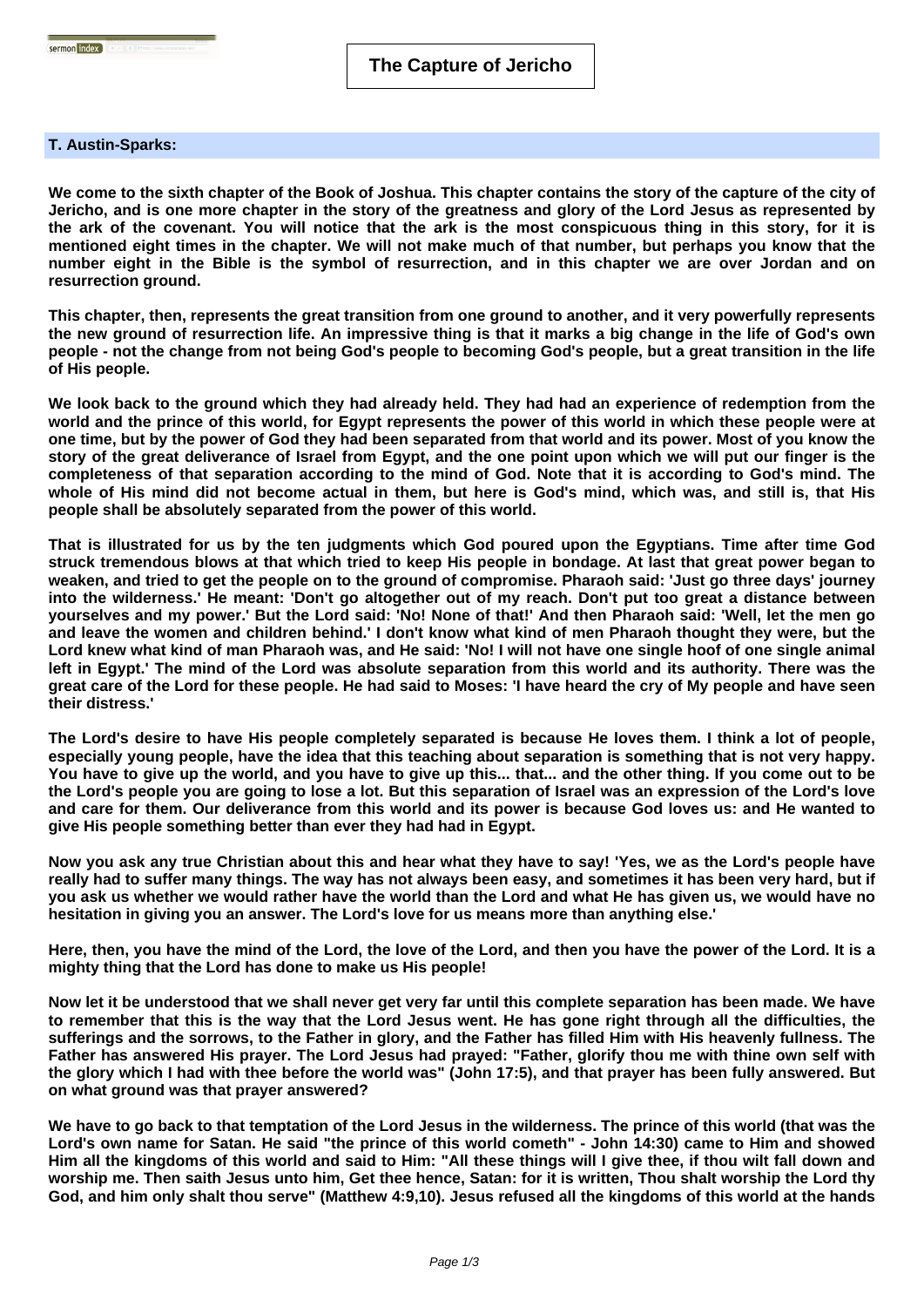Sermon index **Exercise Company** 

**of Satan, and got them at the hands of His Father. Jesus fought this fundamental battle with the prince of this world. He refused to acknowledge Satan and his claims. It was a complete break with the prince of this world, and because of that He could go through to the glory.**

**Now Israel was called upon to take that position. That was the mind of God for them, but they failed to live up to it in the wilderness. Although they were positionally out of Egypt, they were not out conditionally. Or we can put that in another way: they were positionally out of Egypt, but Egypt was not out of them, so in the wilderness they failed to reach God's full mind for them.**

**Are you beginning to see the meaning of Jericho? They had come through the Jordan on to a new ground, and that new ground had come into them. It was the new ground of perfect harmony with the mind of God, and the first thing on the new ground was Jericho. Jericho was the full embodiment of this perfect purpose of God.**

**What is the dominant number of Jericho? It is number seven. You notice that Jericho was the gateway to the seven nations that were going to be overthrown. Then it was seven priests who were to take up the ark - that is, who were to take up the testimony of the greatness and glory of Christ. These seven priests were to have seven trumpets. Every one of them had a trumpet. This was a band of seven instruments. They were to go round Jericho seven times - once every day, but on the seventh day they were to go round seven times. You see what a prominent place this number seven had? Seven nations, seven priests, seven trumpets, seven days, and seven times on the seventh day.**

**Of course, a lot of you know the meaning of Bible numbers. I only have to remind you that seven is the number of what is spiritually complete, the fullness of what is spiritual. It is spiritual life from the dead. and is the fullness of spiritual power by resurrection. The ark here is the testimony to Christ's full victory and dominion. You see, everything in this story is at a discount except the ark. The only thing that is in power here is the ark. You may say that these seven nations are very strong. but before the ark they are as nothing. This ark is going to lead the way to a complete victory over them all. The greatness and the glory of the Lord Jesus makes everything else as nothing.**

**Look at the people! And look at what they were told to do and what they were told not to do! I wonder what any general would say today if you told him to go to war like this! If you said: 'Now, look, here is this nation that you have to overcome', or 'Here are seven nations that you have to overcome. All you have to do is just to walk round quietly and blow your little trumpets. You do not have to draw any sword or fire one shot. You just go walking round quietly and let seven men blow trumpets. After you have done this for one week just shout, and it is all over.' I am glad that you smile, for it is so ridiculous, is it not? Perhaps some of the people on the wall of Jericho just looked down and laughed at these people, saying: 'Well, you just go on walking round for ever. Nothing will happen!'**

**What I am trying to say is this. This is a picture of human weakness, of human foolishness, of human nothingness. Do you remember what Paul said to the Corinthians? "God chose the foolish things of the world... the weak things... the things that are despised... and the things that are not, that he might bring to nought the things that are" (1 Corinthians 1:27,28). Everything here at Jericho speaks of that human weakness and foolishness... at least, everything but one thing - and that was the ark. The ark was a symbol of the greatness and glory of Christ, and Christ is perfectly capable of overthrowing all the other powers in this universe.**

**But before I come to the conclusion, let me emphasize one thing. Before that ark could manifest its power the Lord's people had to be on special ground, what is called in the New Testament 'heavenly ground'. This spiritual separation from the power of this world is essential to know the power of Christ. We have pointed out that the passage of the Jordan represented a separation from all self-sufficiency, and a standing on the ground where Christ, and Christ only, is our life and our sufficiency. This truth runs right through the New Testament. The Apostle Paul said: "Most gladly therefore will I rather glory in my weaknesses, that the power of Christ may rest upon me" (1 Corinthians 12:9). That is the great principle in the New Testament Christian life. The Lord has to empty us of our own self-strength. Before ever He can fill us with His strength He has to empty us of our own wisdom and make us feel that we are very foolish people, in order that His wisdom may be manifested in our lives. He has to bring us to nothing in order that He may be everything. That is the meaning of Jericho. This is laid down as the foundation of the whole conquest of the land. If you are uncertain of that, you will soon see that if they just departed from that principle they were defeated. For the power, the greatness and the glory of Christ to rest upon us we must have no power, no greatness and no glory of our own.**

**Do not make any mistake about it. This is not a negative life. It is only negative where we in our own lives are concerned, but it is very positive where the Lord is concerned, for it is a life of the positive power of God.**